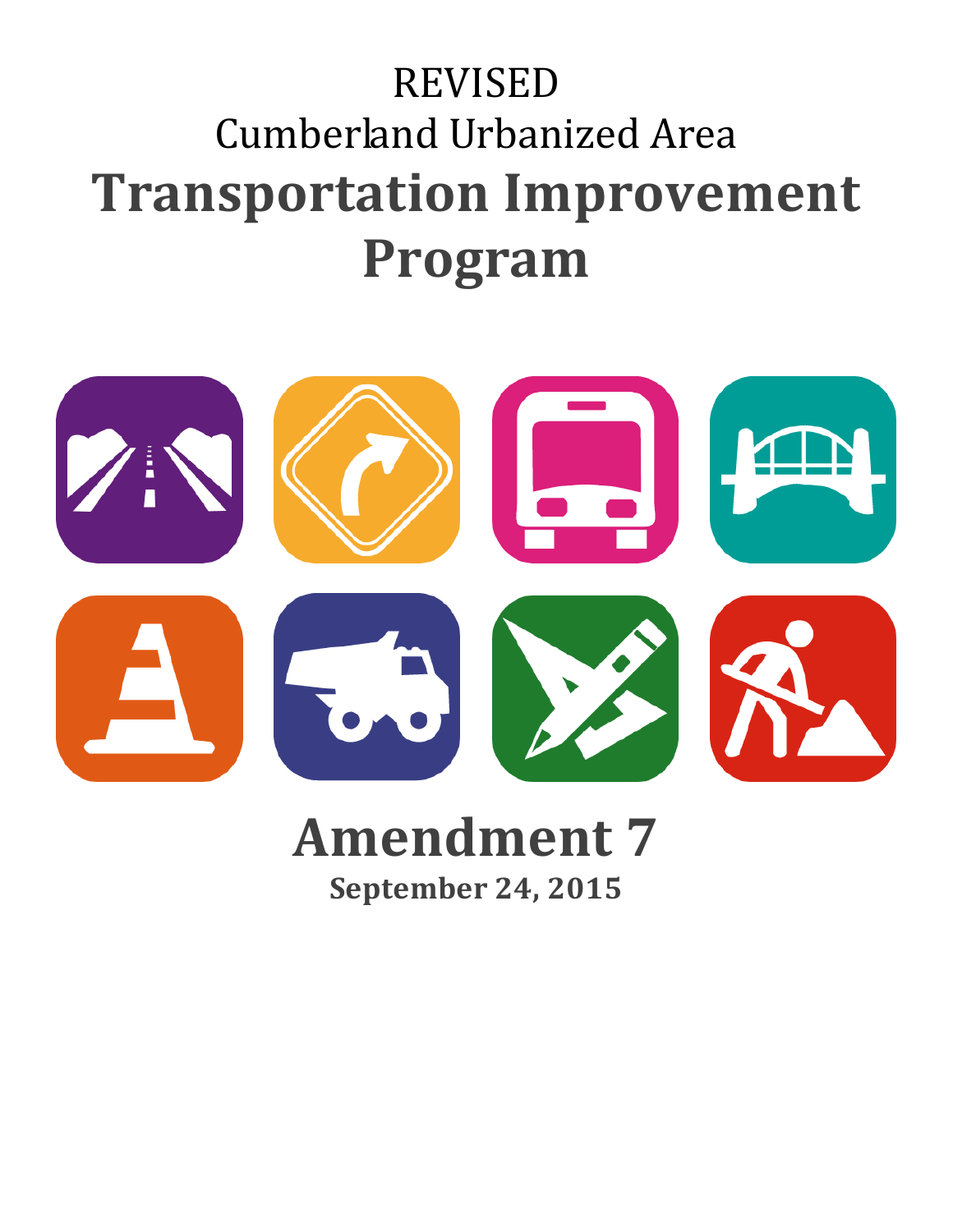### **RESOLUTION**

#### *No. 15-20*

Resolution approving the Fiscal Year 2014- 2019 Transportation Improvement Program:

WHEREAS, the Cumberland Area Metropolitan Planning Organization was establishes to manage and provide policy direction to the Unified Planning Program in accordance with Federal requirements, and the Allegany County Commissioners have been designated as the Metropolitan Planning Organization for this area as approved by the Maryland Governor Harry Hughes on May 17, 1982; and

WHEREAS, the staff of the Maryland Department of Transportation and the Allegany County Department of Community Services, have together prepared the Transportation Improvement Program for Fiscal Year 2014 – 2019 in compliance with applicable Federal programs and regulations.

WHEREAS, Allegany County has sought FTA funding for public transportation; and

 WHEREAS, the North Branch Industrial Park Resurfacing and Rehabilitation has been added at a cost of \$700,000; and

NOW, THEREFORE, BE IT RESOLVED that the Allegany County Commissioners acting as the Cumberland Area Metropolitan Planning Organization approves the Revised Fiscal Year 2014 – 2019 Transportation Improvement Program, and will keep the record open for thirty day to allow for any additional public comments.

ADOPTED THIS 24th day of September, 2015.

County Commissioners of Allegany County, Maryland

 $\#$ 

William R. Valentine, President

 $A$  edge  $\nu$  process

Creade V. Brodie, Jr., Commissioner

 $\bigcup_{i=1}^n A_i \neq \emptyset$ 

Jacob C. Shade, Commissioner

ATTEST:  $\mathcal{A}u\mathcal{A}t$ 

David A. Eberly County Administrator